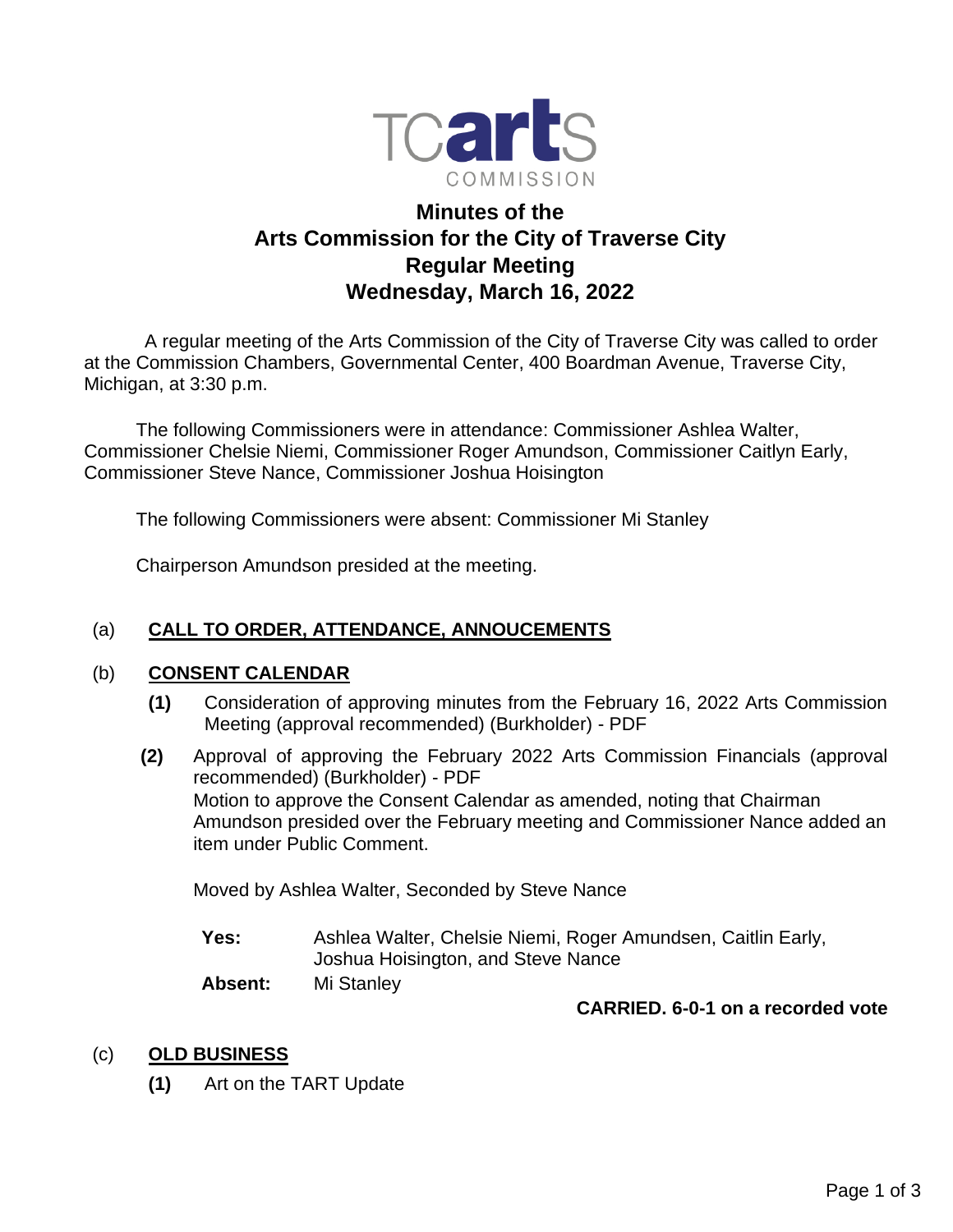- Mr. Burkholder noted the Art on the TART RFP has been posted and released to several media channels.
- Commissioner Walter asked that the RFP be sent to the Art Commission's list of artists.
- **(2)** West Front Street Banner Initiative Update and RFP
	- Mr. Burkholder provided a summary of the revised RFP.
	- Commissioner noted a desire to make the application process (and language in the RFP) more simple. Mr. Burkholder noted he would discuss the process and application language with the city attorney and that the Arts Commission would likely include additional process questions under the strategic planning process.
	- Commissioners debated on how to recognize the Arts Commission and artists on the banner installation and settled on a preference to have a black band at the bottom of each banner that recognizes the Arts Commission.
	- Mr. Burkholder noted he would bring the final RFP for approval at the April meeting and have an example of what the black band would say for each banner.
- **(3)** Budget Amendment Update
	- Mr. Burkholder provided an update on the budget amendment process.

## (d) **NEW BUSINESS**

- **(1)** Preliminary 2022/2023 Budget
	- Mr. Burkholder provided a summary of the proposed/preliminary budget.
	- Commissioners discussed the preliminary budget items (as presented) and discussed preferred additions, related to pop-up installations and installations in city parks as well as changes to dollar allocations.
	- Following the discussion the agreed upon budget included: Strategic Plan (\$6,000); West Front Banner Initiative: (\$3,000); Mural Project (\$15,000); Maintenance (\$5,000); Mini-Grant Program (\$3,000); Communications (\$3,000); Pop-Up Projects (\$5,000); and Park Installations (\$10,000).

Motion to approve the 2022/2023 Preliminary Budget as amended.

Moved by Roger Amundsen, Seconded by Caitlin Early

**Yes:** Ashlea Walter, Chelsie Niemi, Roger Amundsen, Caitlin Early, Joshua Hoisington, and Steve Nance

**Absent:** Mi Stanley

#### **CARRIED. 6-0-1 on a recorded vote**

## (e) **PUBLIC COMMENT**

**(1)** General